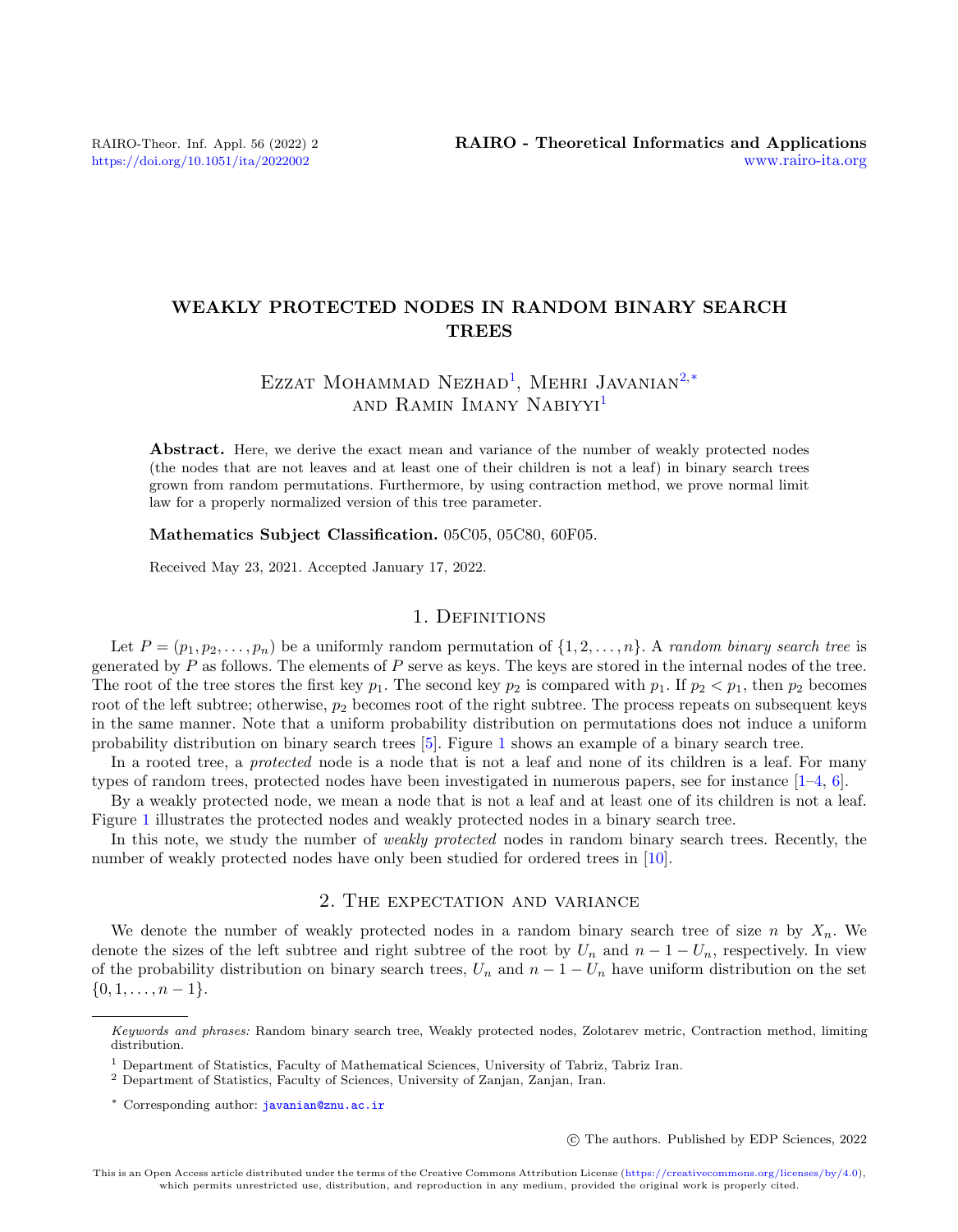

<span id="page-1-0"></span>FIGURE 1. A binary search tree built from the keys  $(5, 2, 6, 1, 8, 7, 4, 9, 3)$  where gray nodes are: (a) Protected nodes; (b) Weakly protected nodes.

Let the notation  $\stackrel{d}{=}$  indicate the equality in distribution. For  $n \geq 3$ , we have a distributional recurrence for  $X_n$ , i.e.

<span id="page-1-1"></span>
$$
X_n \stackrel{d}{=} X_{U_n} + \overline{X}_{n-1-U_n} + 1 - \delta_{n,3} \mathbb{1}_{\{U_n = 1\}},
$$
\n(2.1)

where  $1\!\!1_A$  is the indicator function of A,  $\delta_{i,j}$  is Kronecker delta,  $X_n \stackrel{d}{=} \overline{X}_n$ , and  $X_n$ ,  $\overline{X}_n$  and  $U_n$  are independent. Moreover,  $X_n = 0$  for  $n = 0, 1, 2$ .

**Theorem 2.1.** Let  $X_n$  denote the number of weakly protected nodes in a random binary search tree of size n. Then

<span id="page-1-5"></span><span id="page-1-4"></span>
$$
\mathbb{E}(X_n) = \frac{7n-8}{15}, \qquad \text{for } n \ge 4,
$$
\n
$$
(2.2)
$$

$$
Var(X_n) = \frac{211}{3150}(n+1), \qquad \text{for } n \ge 10,
$$
\n(2.3)

with  $\mathbb{E}(X_n) = 0$  for  $n = 0, 1, 2$  and  $\mathbb{E}(X_3) = \frac{2}{3}$ . Moreover,

$$
Var(X_n) = 0, \t n = 0, 1, 2, \t Var(X_3) = \frac{2}{9},
$$
  
\n
$$
Var(X_4) = \frac{2}{9}, \t Var(X_5) = \frac{32}{75}, \t Var(X_6) = \frac{38}{75},
$$
  
\n
$$
Var(X_7) = \frac{286}{525}, \t Var(X_8) = \frac{211}{350}, \t Var(X_9) = \frac{211}{315}.
$$

*Proof.* Taking expectation of  $(2.1)$ , for  $n \geq 3$ , we obtain

$$
\mathbb{E}(X_n) = \mathbb{E}(X_{U_n}) + \mathbb{E}(\overline{X}_{n-1-U_n}) + 1 - \frac{\delta_{n,3}}{n}.
$$
\n(2.4)

By conditioning on  $U_n$ , the equation  $(2.4)$  gives

<span id="page-1-3"></span><span id="page-1-2"></span>
$$
n\mathbb{E}(X_n) = 2\sum_{j=0}^{n-1} \mathbb{E}(X_j) + n - \delta_{n,3}.
$$
 (2.5)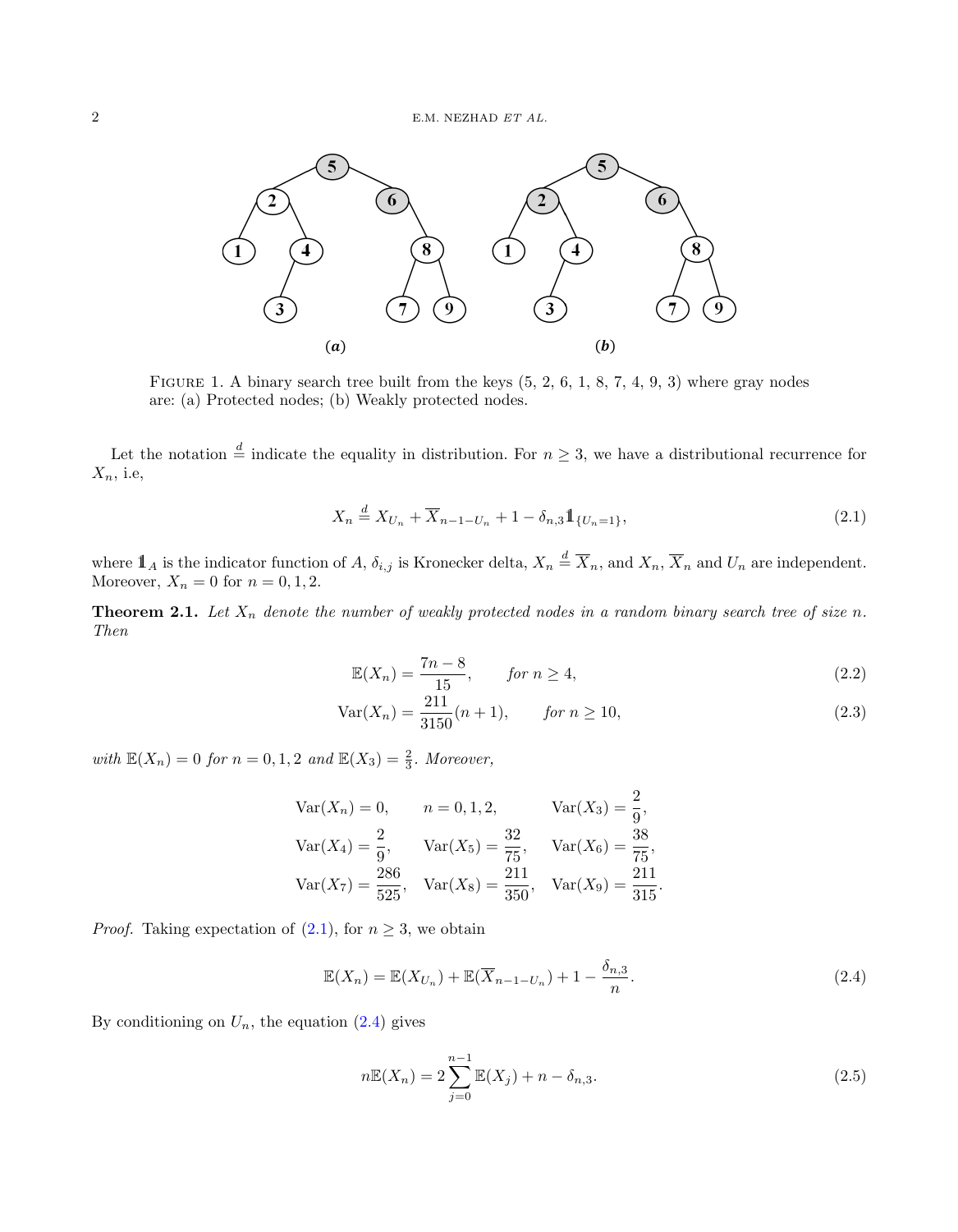We subtract from the equation [\(2.5\)](#page-1-3) a version of itself with n replaced by  $n-1$  and unwind the recurrence: for  $n\geq 4,$ 

$$
\mathbb{E}(X_n) = \frac{n+1}{n} \mathbb{E}(X_{n-1}) + \frac{1+\delta_{n-1,3}}{n}
$$
  
\n
$$
\vdots
$$
  
\n
$$
= \frac{n+1}{4} \mathbb{E}(X_3) + \sum_{j=3}^{n-1} \frac{(n+1)(1+\delta_{j,3})}{(j+1)(j+2)}
$$
  
\n
$$
= \frac{4(n+1)}{15} - \frac{1}{n+2} + \sum_{j=5}^{n+1} \frac{n+1}{j} - \sum_{j=5}^{n+1} \frac{n+1}{j+1}.
$$

By simplifying this we get [\(2.2\)](#page-1-4). Similarly, by [\(2.1\)](#page-1-1) and (2.2), we have, for  $n \ge 9$ ,

$$
\mathbb{E}(X_n^2) = \frac{2}{n} \sum_{j=0}^{n-1} \mathbb{E}(X_j^2) + \frac{4}{n} \sum_{j=4}^{n-1} \mathbb{E}(X_j) + \frac{4}{n} \mathbb{E}(X_3) + 1
$$
  
+  $\frac{2}{n} \sum_{j=4}^{n-5} \mathbb{E}(X_j) \mathbb{E}(X_{n-1-j}) + \frac{4}{n} \mathbb{E}(X_3) \mathbb{E}(X_{n-4})$   
=  $\frac{2}{n} \sum_{j=0}^{n-1} \mathbb{E}(X_j^2) + \frac{4}{n} \sum_{j=4}^{n-1} \frac{7j-8}{15} + \frac{8}{3n} + 1$   
+  $\frac{2}{n} \sum_{j=4}^{n-5} \frac{7j-8}{15} \cdot \frac{7(n-1-j)-8}{15} + \frac{8}{3n} \cdot \frac{7(n-4)-8}{15}$   
=  $\frac{2}{n} \sum_{j=0}^{n-1} \mathbb{E}(X_j^2) + \frac{49}{675} n^2 + \frac{49}{225} n - \frac{577}{675} + \frac{112}{45n}.$ 

By the last equation, for  $n \geq 10$ , it follows that

<span id="page-2-0"></span>
$$
n\mathbb{E}(X_n^2) - (n-1)\mathbb{E}(X_{n-1}^2)
$$
  
=  $2\mathbb{E}(X_{n-1}^2) + \frac{49}{225}n^2 + \frac{49}{225}n - 1$ .

Therefore, for  $n\geq 10,$  we obtain

$$
\mathbb{E}(X_n^2) = \frac{n+1}{n} \mathbb{E}(X_{n-1}^2) + \frac{1}{n} \left(\frac{49}{225}n^2 + \frac{49}{225}n - 1\right)
$$
  
\n
$$
\vdots
$$
  
\n
$$
= \frac{n+1}{10} \mathbb{E}(X_9^2) + \sum_{j=10}^n \frac{n+1}{j(j+1)} \left(\frac{49}{225}j^2 + \frac{49}{225}j - 1\right)
$$
  
\n
$$
= \frac{49}{225}n^2 - \frac{1357}{3150}n + \frac{123}{350}
$$
 (2.6)

with  $\mathbb{E}(X_3^2) = \frac{2}{3}$ ,  $\mathbb{E}(X_4^2) = 2$ ,  $\mathbb{E}(X_5^2) = \frac{11}{3}$ ,  $\mathbb{E}(X_6^2) = \frac{254}{45}$ ,  $\mathbb{E}(X_7^2) = \frac{505}{63}$ ,  $\mathbb{E}(X_8^2) = \frac{759}{70}$  and  $\mathbb{E}(X_9^2) = \frac{494}{35}$ .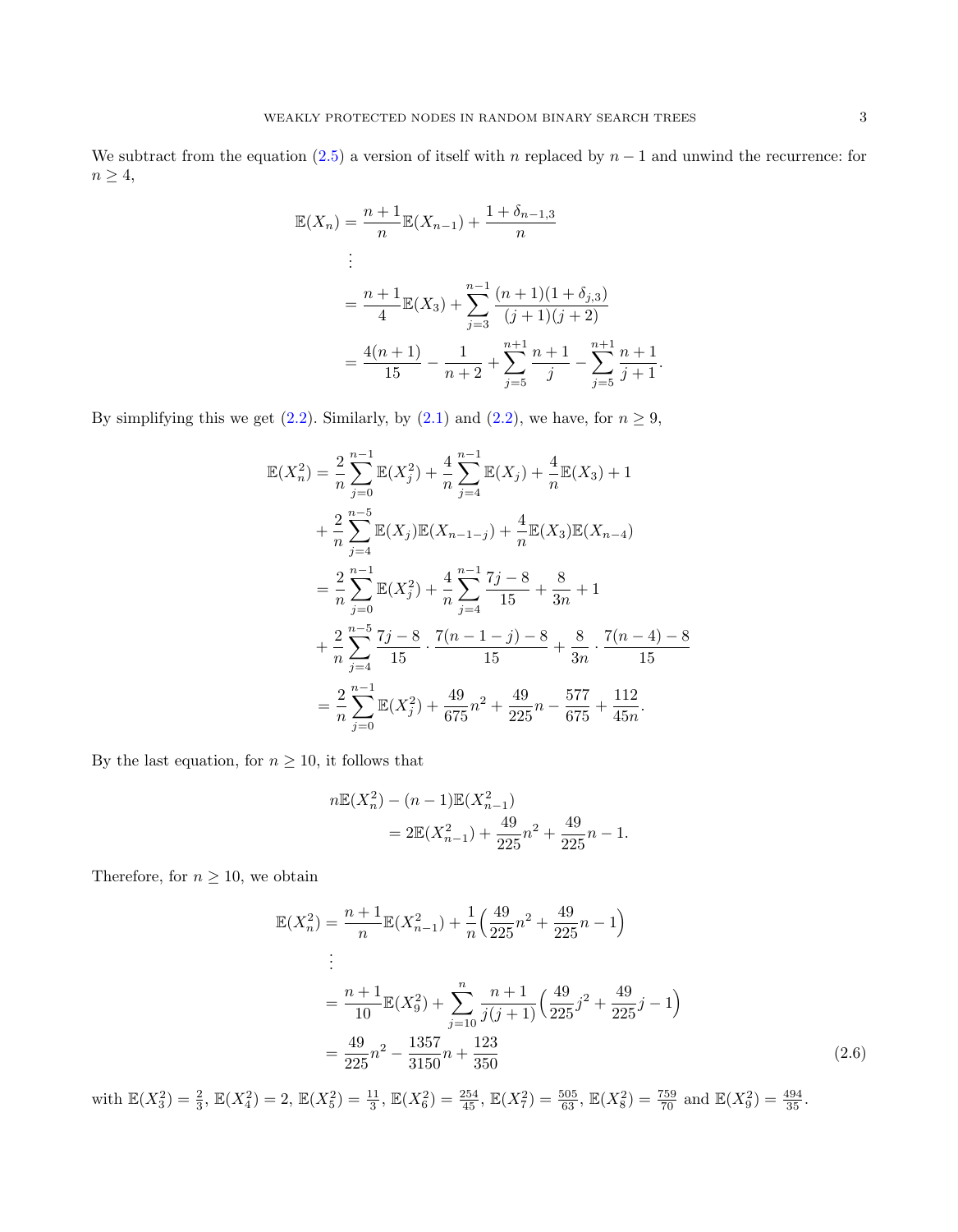#### 4 E.M. NEZHAD ET AL.

Finally, applying [\(2.6\)](#page-2-0) and  $\text{Var}(X_n) = \mathbb{E}(X_n^2) - (\mathbb{E}(X_n))^2$ , the assertion in [\(2.3\)](#page-1-5) follows.

# 3. Limiting distribution

In this section, we begin to prove the normality of limiting distribution of  $X_n$ . The proof was completed by applying the contraction method, which was first introduced by [\[9\]](#page-7-1), in studying the Quicksort algorithm.

Here, we prefer the Zolotarev metric  $\zeta_3$  (see [\[8\]](#page-6-4)) as the metric space applied in the contraction method. Let the distribution of a random variable X denoted by  $\mathcal{L}(X)$ . Then, for any given random variables X and Y, the 3rd order Zolotarev metric between  $X$  and  $Y$  is defined as

$$
\zeta_3(X,Y) = \zeta_3(\mathcal{L}(X), \mathcal{L}(Y))
$$
  
 := sup{ $\mathbb{E}[f(X)] - \mathbb{E}[f(Y)]| : f \in \mathcal{F}$ }

where  $\mathcal{F} = \{f : f \in C^{(2)}, |f^{(2)}(x) - f^{(2)}(y)| \leq |x - y|\}$  denotes the set of all twice differentiable functions, where the second derivative is Lipschitz continuous with Lipschitz constant equal to 1.

The following lemma gives several properties of probability metric  $\zeta_3(X, Y)$ , which are quite useful in our proof of Theorem [3.5.](#page-5-0)

**Lemma 3.1** (see [\[8\]](#page-6-4)). Let  $\zeta_3(X, Y)$  be the 3rd order Zolotarev metric between the random variables X and Y. Then,

(i) For any real number  $c > 0$ ,

<span id="page-3-3"></span>
$$
\zeta_3(cX, cY) = c^3 \zeta_3(X, Y); \tag{3.1}
$$

 $\Box$ 

(ii) If the random variables Y and  $(X_1, X_2)$  are independent mutually, then

<span id="page-3-4"></span>
$$
\zeta_3(X_1 + Y, X_2 + Y) \le \zeta_3(X_1, X_2); \tag{3.2}
$$

(iii) For any random variables  $X$  and  $Y$ ,

$$
\mathbb{E}(|X|^3) + \mathbb{E}(|Y|^3) < \infty, \quad \mathbb{E}(X^k) = \mathbb{E}(Y^k), \quad k = 1, 2
$$
\n
$$
\iff \zeta_3(X, Y) < \infty \tag{3.3}
$$

(iv) For the random variables V and  $\{V_n\}_{n\geq 1}$ , as  $n \to \infty$ 

<span id="page-3-1"></span><span id="page-3-0"></span>
$$
\zeta_3(V_n, V) \to 0 \implies V_n \xrightarrow{\mathcal{D}} V,\tag{3.4}
$$

where the notation  $\stackrel{\mathcal{D}}{\longrightarrow}$  denotes the convergence in distribution.

<span id="page-3-2"></span>**Lemma 3.2** (see [\[7\]](#page-6-5)). let  $X_1$ ,  $X_2$ ,  $T_1$  and  $T_2$  be random variables such that the pairs  $(X_1 + T_1, X_2 + T_2)$  and  $(X_1, X_2)$  satisfies  $(3.3)$ . Then

$$
\zeta_3(X_1 + T_1, X_2 + T_2) \le \zeta_3(X_1, X_2)
$$
  
+ 
$$
\sum_{i=1}^2 \left\{ \frac{\|X_i\|_3^2 \|T_i\|_3}{2} + \frac{\|X_i\|_3 \|T_i\|_3^2}{2} + \frac{\|T_i\|_3^3}{6} \right\},
$$

where  $||X||_3 := \mathbb{E}(|X|^3)^{1/3}$  for a random variable X.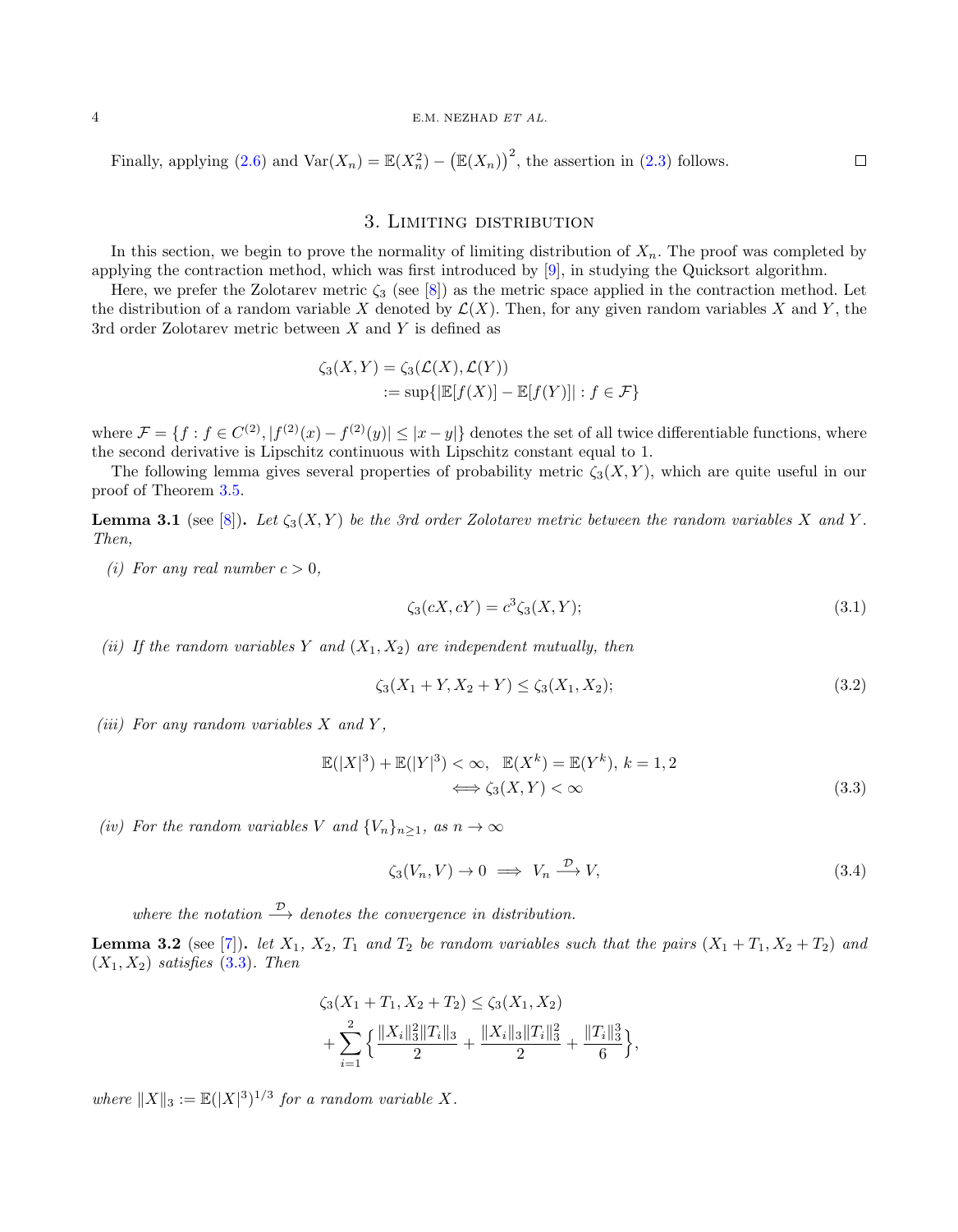Moreover, the proof of Theorem [3.5](#page-5-0) requires the following upper bound for metric  $\zeta_3$ :

$$
\zeta_3(X,Y) \le \frac{1}{2} \left( \|X\|_3^2 + \|X\|_3 \|Y\|_3 + \|Y\|_3^2 \right) \ell_3(X,Y),\tag{3.5}
$$

where the minimal  $L_3$ -metric  $\ell_3$  defined by

<span id="page-4-2"></span>
$$
\ell_3(X,Y) := \ell_3(\mathcal{L}(X), \mathcal{L}(Y))
$$
  
 := inf{ $||X' - Y'||_3$ :  $X \stackrel{d}{=} X', Y \stackrel{d}{=} Y'}$ ,

for random variables X and Y with  $||X||_3 < \infty$ ,  $||Y||_3 < \infty$ .

We standardize  $X_n$  with its mean and variance, *i.e.*,

$$
Y_n := \frac{X_n - \mathbb{E}(X_n)}{\sigma(n)}, \qquad \sigma^2(n) := \text{Var}(X_n)
$$

Let denote a quantity

$$
Y_n \stackrel{d}{=} \frac{\sigma(U_n)}{\sigma(n)} Y_{U_n} + \frac{\sigma(n-1-U_n)}{\sigma(n)} \overline{Y}_{n-1-U_n}, \qquad n \ge 4.
$$

where  $Y_i \stackrel{d}{=} \overline{Y}_i$ , for  $0 \leq i \leq n-1$ . The random variables  $Y_i$ ,  $\overline{Y}_i$ ,  $U_n$ ,  $0 \leq i \leq n-1$ , are independent. To prove the Theorem [3.5,](#page-5-0) we still require some more arrangements. The following three lemmas are necessary.

<span id="page-4-3"></span>**Lemma 3.3.** Let  $W$ ,  $W_1$  and  $W_2$  be independent standard normal random variables. Then we have

<span id="page-4-0"></span>
$$
W \stackrel{d}{=} \sqrt{\frac{U_n + 1}{n+1}} W_1 + \sqrt{\frac{n - U_n}{n+1}} W_2,
$$
\n(3.6)

where  $U_n$  is a random variable with uniform distribution on the set  $\{0, 1, \ldots, n-1\}$ .

*Proof.* It is sufficient to verify that the characteristic function of the right side of  $(3.6)$  is the same as that of a standard normal random variable. From the independence of the random variables  $W, W_1, W_2, U_n$ , we have

$$
\mathbb{E}\bigg[\exp\bigg\{it\bigg(\sqrt{\frac{U_n+1}{n+1}}W_1+\sqrt{\frac{n-U_n}{n+1}}W_2\bigg)\bigg\}\bigg]
$$
  
\n
$$
=\sum_{j=0}^{n-1}\frac{1}{n}\mathbb{E}\bigg[\exp\bigg\{it\bigg(\sqrt{\frac{j+1}{n+1}}W_1+\sqrt{\frac{n-j}{n+1}}W_2\bigg)\bigg\}\bigg]
$$
  
\n
$$
=\sum_{j=0}^{n-1}\frac{1}{n}\mathbb{E}\bigg[\exp\bigg\{itW_1\sqrt{\frac{j+1}{n+1}}\bigg\}\bigg]\mathbb{E}\bigg[\exp\bigg\{itW_2\sqrt{\frac{n-j}{n+1}}\bigg\}\bigg]
$$
  
\n
$$
=\sum_{j=0}^{n-1}\frac{1}{n}\exp\bigg(-\frac{j+1}{n+1}\cdot\frac{t^2}{2}\bigg)\exp\bigg(-\frac{n-j}{n+1}\cdot\frac{t^2}{2}\bigg) = e^{-\frac{t^2}{2}}
$$

where, the function  $e^{-\frac{t^2}{2}}$  is the characteristic function of a standard normal random variable. Hence we obtain the claim.  $\Box$ 

<span id="page-4-1"></span>**Lemma 3.4.** As  $n \to \infty$ ,  $\mathbb{E}[|Y_n^3|] = \mathcal{O}(1)$ .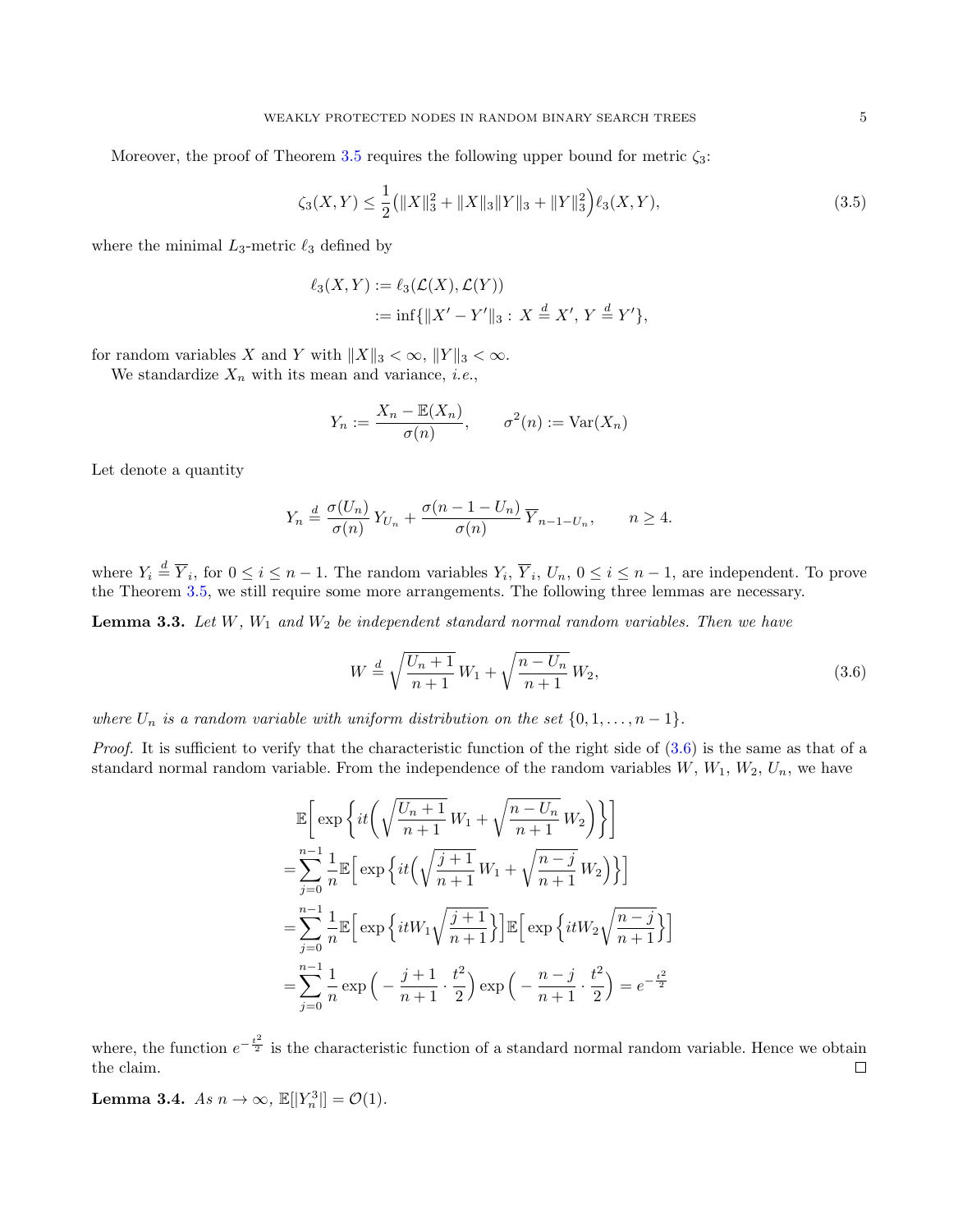*Proof.* By Lyapunov's inequality,  $\mathbb{E}[|Y_n|] \leq \sqrt{\mathbb{E}[|Y_n|^2]} = 1$ . Let  $\xi_n := 1 \vee \max_{0 \leq j \leq n} \mathbb{E}[|Y_j^3|]$  and U be a uniform random variable on  $(0, 1)$ . Then from  $(2.1)$  we obtain

$$
\mathbb{E}[|Y_n^3|] \le 2 \sum_{j=0}^{n-1} \frac{1}{n} \left(\frac{\sigma(j)}{\sigma(n)}\right)^3 \mathbb{E}[|Y_j|^3] + \mathcal{O}(1) \n\le \left(2 \mathbb{E}(U^{\frac{3}{2}}) + o(1)\right) \xi_{n-1} + \mathcal{O}(1) \n\le (0.8 + o(1)) \xi_{n-1} + \mathcal{O}(1).
$$
\n(3.7)

Hence, there exist an  $n_0 \in \mathbb{N}$  and a constant  $0 < \alpha < \infty$  such that for  $n \geq n_0$ 

$$
\mathbb{E}[|Y_n^3|] \le 0.9\xi_{n-1} + \alpha.
$$

By induction, we have  $\mathbb{E}[|Y_n^3|] \leq \xi_{n_0} \vee (10\alpha)$  for all  $n \geq 0$ . This implies the claim.

In the following, we begin to prove the asymptotic normality distribution for  $X_n$ .

<span id="page-5-0"></span>**Theorem 3.5.** Let  $X_n$  denote the number of weakly protected nodes in a random binary search tree of size n. Then,

$$
\frac{X_n - \frac{7}{15}n}{\sqrt{n}} \xrightarrow{\mathcal{D}} \mathcal{N}\Big(0, \frac{211}{3150}\Big), \qquad as \ n \to \infty,
$$

where  $\mathcal{N}(\mu, \sigma^2)$  denotes a normal random variable with mean  $\mu$  and variance  $\sigma^2$ .

*Proof.* By  $(3.4)$ , we just need to show that the Zolotarev metric between the random variables  $Y_n$  and  $N$ , a standard normal random variable, approaches 0, as  $n \to \infty$ . For  $W_1$  and  $W_2$  independent standard normal random variables, also independent of  $U_n$ , we set

$$
\Theta_n := \frac{\sigma(U_n)}{\sigma(n)} W_1 + \frac{\sigma(n-1-U_n)}{\sigma(n)} W_2, \qquad n \ge 4.
$$

Note that  $\text{Var}(\Theta_n) > 0$  for all  $n \geq n_0$ , and  $\text{Var}(\Theta_n) \to 1$  as  $n \to \infty$ . Hence there exists a deterministic sequence  $(\delta_n)_{n \geq n_0}$  with  $\delta_n \to 0$  as  $n \to \infty$  such that  $\text{Var}((1 + \delta_n) \Theta_n) = 1$  for all  $n \geq 4$ . So, by Lemma [3.4,](#page-4-1) each pair from the random variables  $Y_n$ ,  $(1 + \delta_n)\Theta_n$  and N satisfies [\(3.3\)](#page-3-0). Thus we obtain

$$
\zeta_3(Y_n, N) \le \zeta_3(Y_n, (1+\delta_n)\Theta_n) + \zeta_3((1+\delta_n)\Theta_n, N).
$$

Now Lemma [3.2](#page-3-2) yields

$$
\zeta_3(Y_n, (1+\delta_n)\Theta_n) \le \zeta_3(Y_n, \Theta_n) + o(1).
$$

Using the bound [\(3.5\)](#page-4-2) and Lemma [3.3,](#page-4-3) for some finite constant  $M > 0$ , we obtain

$$
\zeta_3((1+\delta_n)\Theta_n, N) \le M\ell_3((1+\delta_n)\Theta_n, N)
$$
  
\n
$$
\le M \left\| \left( (1+\delta_n) \frac{\sigma(U_n)}{\sigma(n)} - \sqrt{\frac{U_n+1}{n+1}} \right) W_1 \right\|
$$
  
\n
$$
+ \left( (1+\delta_n) \frac{\sigma(n-1-U_n)}{\sigma(n)} - \sqrt{\frac{n-U_n}{n}} \right) W_2 \right\|_3 \to 0.
$$

<span id="page-5-1"></span> $\Box$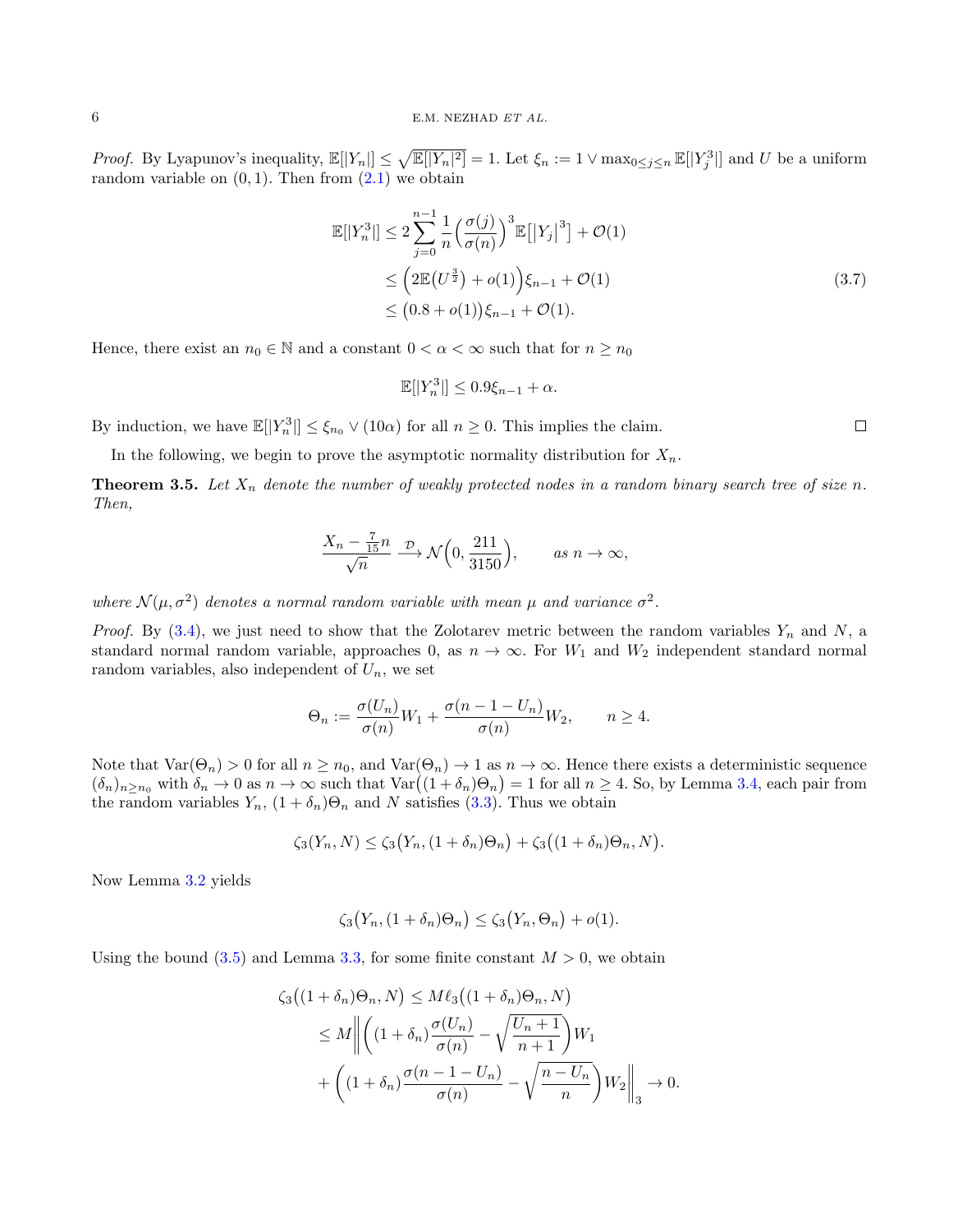From  $(3.1)$  and  $(3.2)$ , we can conclude that

$$
\zeta_3(Y_n, N) \le (Y_n, \Theta_n) + o(1)
$$
\n
$$
\le \zeta_3\left(\frac{\sigma(U_n)}{\sigma(n)}Y_{U_n} + \frac{\sigma(n-1-U_n)}{\sigma(n)}\overline{Y}_{n-1-U_n}, \frac{\sigma(U_n)}{\sigma(n)}W_1 + \frac{\sigma(n-1-U_n)}{\sigma(n)}W_2\right) + o(1)
$$
\n
$$
\le \sum_{j=0}^{n-1} \frac{1}{n} \zeta_3\left(\frac{\sigma(j)}{\sigma(n)}Y_j + \frac{\sigma(n-1-j)}{\sigma(n)}\overline{Y}_{n-1-j}, \frac{\sigma(j)}{\sigma(n)}W_1 + \frac{\sigma(n-1-j)}{\sigma(n)}W_2\right) + o(1)
$$
\n
$$
= 2\sum_{j=0}^{n-1} \frac{1}{n} \left(\frac{\sigma(j)}{\sigma(n)}\right)^3 \zeta_3(Y_j, N) + o(1)
$$
\n
$$
= 2\mathbb{E}\left[\left(\frac{\sigma(U_n)}{\sigma(n)}\right)^3 \zeta_3(Y_{U_n}, N)\right] + o(1)
$$
\n
$$
\le \left(2\mathbb{E}(U^{\frac{3}{2}}) + o(1)\right) \sup_{0 \le j \le n-1} \zeta_3(Y_j, N) + o(1).
$$
\n(3.8)

This implies, similarly to the inequality [\(3.7\)](#page-5-1),  $(\zeta_3(Y_n, N))_{n \geq 0}$  that is bounded. We denote  $\xi := \sup_{n \geq 0} \zeta_3(Y_n, N)$ and  $s := \limsup_{n \to \infty} \zeta_3(Y_n, N) \ge 0$ . For any  $\varepsilon > 0$  there exists an  $n_1 \ge 4$  such that  $\zeta_3(Y_n, N) \le s + \varepsilon$  for all  $n \geq n_1$ . Hence, from [\(3.8\)](#page-6-6) we obtain

<span id="page-6-6"></span>
$$
\zeta_3(Y_n, N) \le 2\mathbb{E}\Big[\mathbb{1}_{\{U_n \le n_1\}}\Big(\frac{\sigma(U_n)}{\sigma(n)}\Big)^3\Big]\xi
$$
  
+2\mathbb{E}\Big[\mathbb{1}\_{\{U\_n > n\_1\}}\Big(\frac{\sigma(U\_n)}{\sigma(n)}\Big)^3\Big](s+\varepsilon) + o(1)  

$$
\sim 2\mathbb{E}\Big[\mathbb{1}_{\{U_n > n_1\}}\Big(\frac{\sigma(U_n)}{\sigma(n)}\Big)^3\Big](s+\varepsilon) + o(1).
$$

So  $0 \le s = \limsup_{n \to \infty} \zeta_3(Y_n, N) \le 0.8(s + \varepsilon) < s + \varepsilon$ . Since  $\varepsilon > 0$  is arbitrary then we have  $s = 0$ . Therefore, by (3.4), the assertion holds. by [\(3.4\)](#page-3-1), the assertion holds.

## **REFERENCES**

- <span id="page-6-1"></span>[1] M. Bona, k-protected nodes in binary search trees. Adv. Appl. Math. 53 (2014) 1–11.
- [2] L. Devroye and S. Janson, Protected nodes and fringe subtrees in some random trees. Electr. Commun. Probab. 19 (2014) 1–10.
- [3] C. Holmgren and S. Janson, Asymptotic distribution of two-protected nodes in ternary search trees. Electr. J. Probab. 20 (2015) 1–20.
- <span id="page-6-2"></span>[4] C. Holmgren and S. Janson, Limit laws for functions of fringe trees for binary search trees and recursive trees. Electr. J. Probab. 20 (2015) 1–51.
- <span id="page-6-0"></span>[5] H.M. Mahmoud, Evolution of random search trees. John Wiley & Sons Inc., New York (1992).
- <span id="page-6-3"></span>[6] H.M. Mahmoud and M.D. Ward, Asymptotic distribution of two-protected nodes in random binary search trees. Appl. Math. Lett. 25 (2012) 2218–2222.
- <span id="page-6-5"></span>[7] R. Neininger, Refined quicksort asymptotics. Random Struct. Algor. 46 (2015) 346-361.
- <span id="page-6-4"></span>[8] S. Rachev, Probability Metrics and the Stability of Stochastic Models. New York (1991).